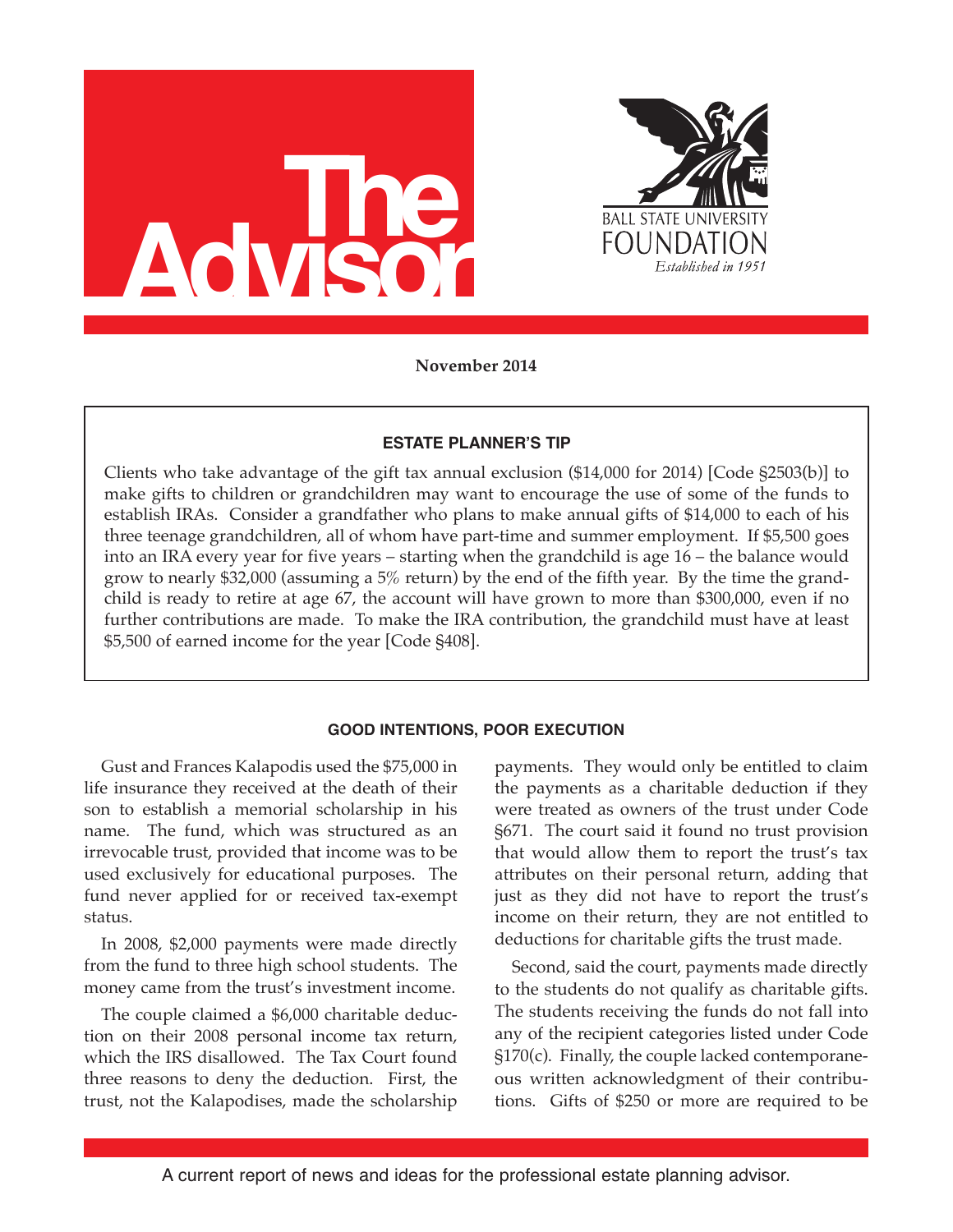substantiated with an acknowledgment from the donee that includes a description of the cash or property contributed and a statement indicating that no goods or services were provided in return for the transfer or a good-faith estimate of the value of any goods or services. The only documentation provided by the Kalapodises lacked the dates of the gifts and other information required to be included, said the court (*Kalapodis v. Comm'r*., T.C. Memo. 2014-205).

### **ESTATE RECEIVES COSTLY LESSON**

Verne's living trust, which was the designated beneficiary of his IRA, included pecuniary bequests to two charities. At his death, the value of the charitable bequests exceeded the trust's non-IRA assets.

A state court ordered the trust to be reformed to provide that the trust's distribution of IRA assets to charity would be treated as direct bequests, rather than as income in respect of a decedent under Code §691. In the alternative, the reformation was designed to qualify for a charitable deduction under Code §642(c).

### **PHILANTHROPY PUZZLER**

Nelson is reviewing his estate plan following the recent death of his wife. The couple's only child, Leon, is mentally incompetent. Nelson would like to include a bequest to charity, but wants to make sure Leon is properly cared for. He has considered a charitable remainder trust that would pay income for life to Leon, but is concerned that the payout would have to be made directly to Leon, even though he is incapable of handling his financial affairs. Nelson has asked whether there is any other way to structure the trust payout.

In general, if a trust or estate satisfies a pecuniary legacy with property, the payment is treated as a sale or exchange of the property [*Kenan v. Comm'r*., 114 F.2d 217 (2d Cir. 1940)]. Because the trustee will use IRA assets to satisfy Verne's pecuniary legacies, the IRS ruled that the trust must treat the payments as sales or exchanges and include the IRA in the trust's gross income to the extent the IRA was used for the charitable bequests. No charitable deduction is allowed under Code §642(c), despite the reformation, because the court order was designed to obtain tax benefits, not resolve a bona fide will contest. Therefore, the IRS said it is not required to respect the reformation (Ltr. Rul. 201438014).

#### **IT'S ALL BUSINESS**

A limited liability company that was required, as a condition for operating in the state, to make payments to charity, conveyed a portion of its annual gross income from three facilities that it ran. In 2010, 2011 and 2012, there were deficiencies between the required percentage and the LLC's actual services. For those three years, the LLC made cash contributions to charity to address the shortfall.

Under Rev. Rul. 72-314 (1972-1 C.B. 44), whether payments to a charity are deductible under Code §170 as a charitable deduction or under Code §162 as a business expense depends upon whether the payments are completely gratuitous or whether they bear a direct relationship to the taxpayer's business and are made with a reasonable expectation of a financial return commensurate with the amount of the payment.

The IRS found that because the payments satisfy a condition of its certificate to operate in the state, they are not deductible as charitable gifts. Failure to make the payments could jeopardize the LLC's continued operation in the state, the IRS said. Therefore, the payments bear a direct relationship to the business and are deductible as ordinary and necessary business expenses under Code §162(a) (Ltr. Rul. 201437004).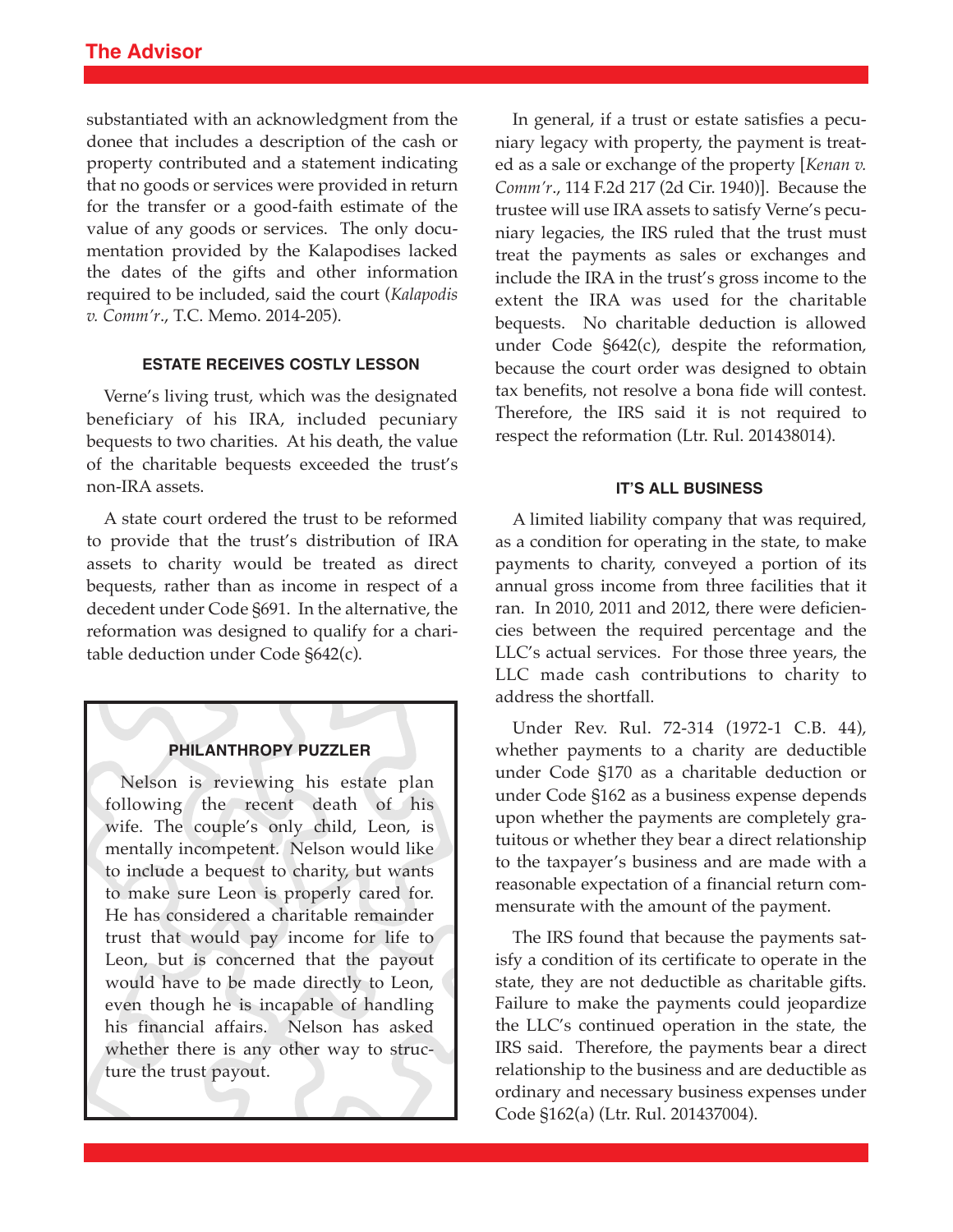# **POOR RECORD-KEEPING REDUCES DEDUCTION**

Jeffrey and Ulondra McCarty claimed a charitable deduction of \$17,113 on their 2007 tax return. This total consisted of cash donations, gifts of property and mileage. The IRS disallowed the deduction in its entirety, although it eventually conceded that the couple was entitled to a deduction of \$9,820.

The McCartys introduced a summary schedule showing \$15,630 in charitable gifts, but provided no explanation for the difference between that and the amount they originally deducted. They did not maintain a mileage log for the charitable miles driven and had no substantiation for the property donations. Most of their gifts were to their church, the schools their children attended or to Goodwill.

The Tax Court noted that any gift of \$250 or more must satisfy the substantiation requirements of Reg. §1.170A-13(f)(1). The taxpayer is required to obtain a contemporaneous written acknowledgment from the charity. For a gift of property in excess of \$500, the taxpayer must also maintain written records showing the manner of acquisition and the approximate date of the acquisition.

After reviewing the couple's summary schedule, the court found that they were entitled to a deduction of \$120 more than the amount allowed by the IRS (*McCarty v. Comm'r*., T.C. Summ. Op. 2014-81).

## **STORAGE OF DISQUALIFIED PERSON'S ARTWORK NOT SELF-DEALING**

Gerald, an avid art collector, established both a foundation and a museum, with the goal of making many of the works in his collection available to the public. He is a disqualified person with respect to the foundation and museum, both of which are considered private foundations. Gerald plans to loan pieces from his collection to the foundation and museum, free of charge. He will pay for insurance, maintenance costs, packing and moving for the art while on loan. At any

one time, a significant portion of the collection will be on loan or on view at the museum.

The museum will also be storing some of the artwork owned by Gerald or the foundation. This arrangement is designed to reduce the need for shipping and make more of the works available to the public or for study by scholars and professionals. There will be no additional cost to the museum to store these items, since the museum was designed to accommodate the foundation's works and items on loan.

An excise tax is imposed on acts of self-dealing, which includes a transfer to, or use by or for the benefit of, a disqualified person, of the income or assets of a private foundation [Code  $\S4941(d)(1)(E)$ . However, the IRS found no selfdealing in the museum's storage of Gerald's collection, saying that it furthers the museum's and foundation's charitable and educational purposes. Any benefit to Gerald is merely incidental. Any reasonable expenditures made by the museum in storing the artwork will not change the character of the loans, which will be considered to be "furnished without charge" under Reg. §53.4941-2(d)(3) (Ltr. Rul. 201423032).

# **PUZZLER SOLUTION**

Normally, a charitable remainder trust must be payable to or for the use of one or more named "persons." Code §7701(a)(1) defines "person" to include a trust, although if a noncharitable trust is the beneficiary, the charitable remainder trust must be for a term of not more than 20 years. However, where the life income beneficiary is an incompetent and the only function of the noncharitable trust is to receive and administer payments from the charitable remainder trust, the IRS has held that the payments would be deemed as received directly by the incompetent beneficiary [Rev. Rul. 76-270, 1976-2 C.B. 194].